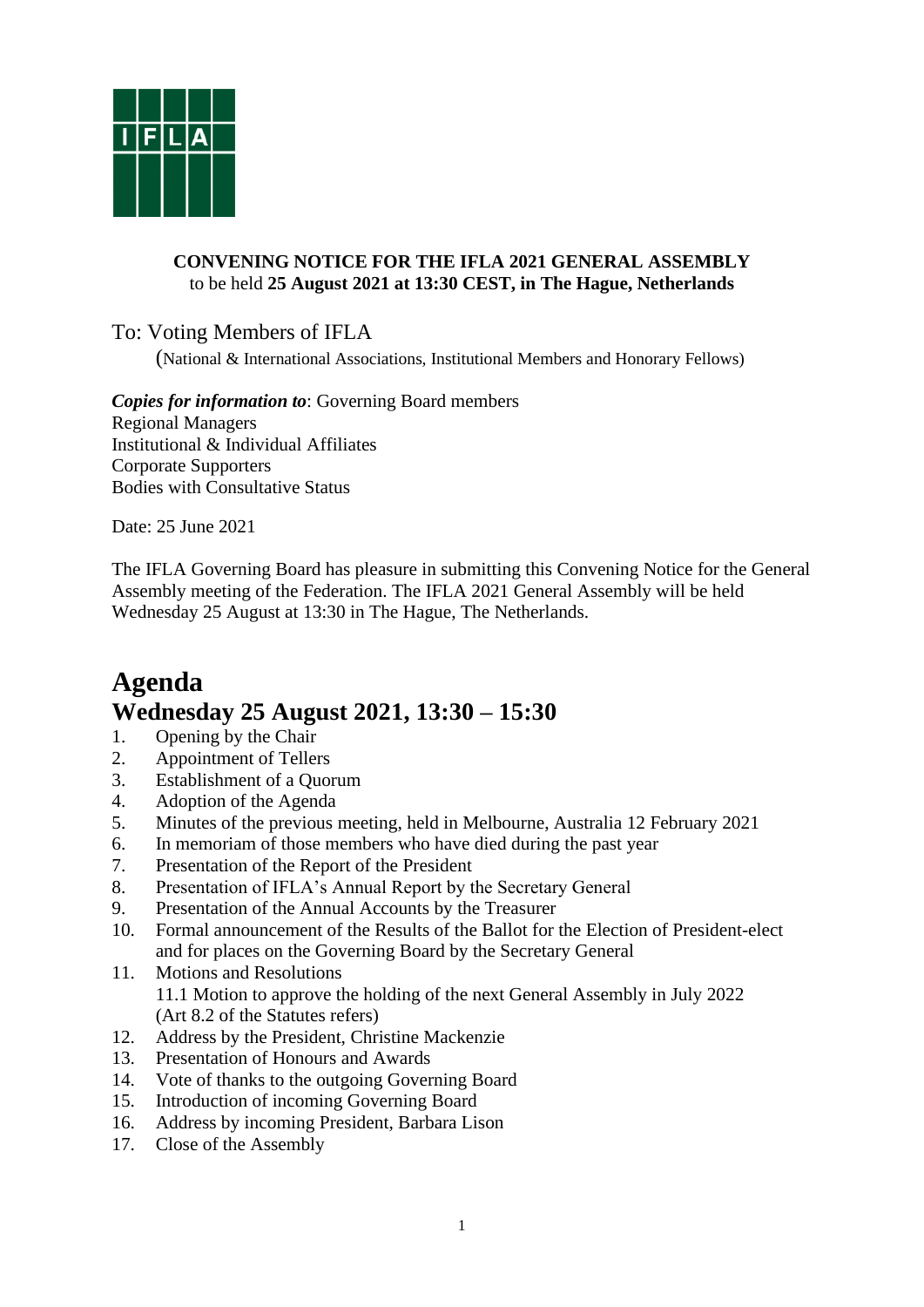Details of voting arrangements, including more information on the process for proxy voting will be distributed on 7 July 2021.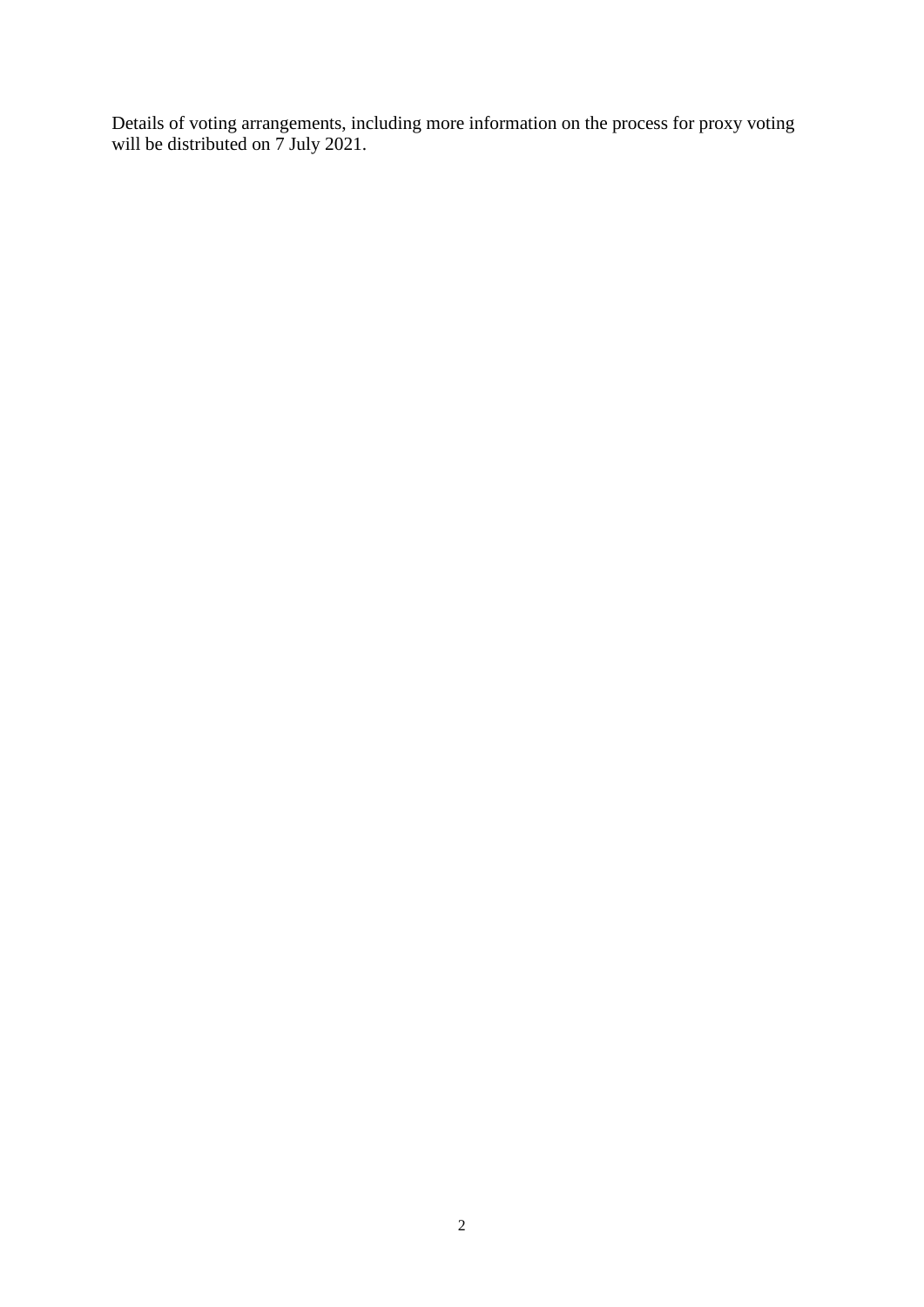# **NOTES**

## **1. Representation**

Each Member is entitled to be represented at any General Assembly by one or more representatives. One such person shall be designated by the Member to exercise the right to vote. Honorary Fellows are entitled to be present and have the right to vote. Each Member may nominate another Member to exercise proxy votes on the Member's behalf at a General Assembly. Such Member must notify the Secretary General of the appointment of a proxy holder no later than 48 hours prior to the start of the meeting and on the designated form. Members who have paid their membership fees for 2021 will receive more information on voting arrangements and proxy voting.

# **2. Quorum**

**National and International Association Members:** The attendance at General Assembly of a simple majority of eligible National or International Association members will constitute a *quorum*. Quorum will be reached if the number of National and International Association members present or represented by proxy is 50% +1 of the total number of National and International Association members who have paid their fees for the current year. It is therefore especially important for representatives of National and International Association members to obtain their voting slips on arrival at the venue or designate a proxy.

# **FOR PROXY HOLDERS:**

Your own voting slip and those of members you represent by proxy will be available at the venue two hours before the beginning of the General Assembly.

If you have not paid your 2021 membership fees you will not be eligible to vote. In order to vote, Members must be financial and have paid any outstanding fees by 13 August 2021.

# **3. Resolutions**

**Resolutions of an exceptional and urgent character** proposed after the deadline specified in Article 9.5 of the Statutes must be submitted to the IFLA Secretariat office by the **deadline of 12.00 noon CEST on Monday, 23 August 2021.**

All resolutions must be proposed and seconded by authorised representatives of Members whose names and affiliations must be included and must clearly express the action recommended to be taken by the Federation.

All resolutions must be brief, clear in intent and legible. Brief additional background or explanation may be attached if necessary. The Executive Committee may seek clarification or rephrasing to ensure that the meaning and intent of a proposed resolution are clear and may nominate someone to assist the proposer to revise a proposed resolution in order to conform to these Rules.

Additional items of an exceptional and urgent character may be added at the discretion of the President or other person who is acting as the chair of the meeting, with the consent of the majority of the Members present or represented. It must, at the same time, be handed over in writing to the Chair.